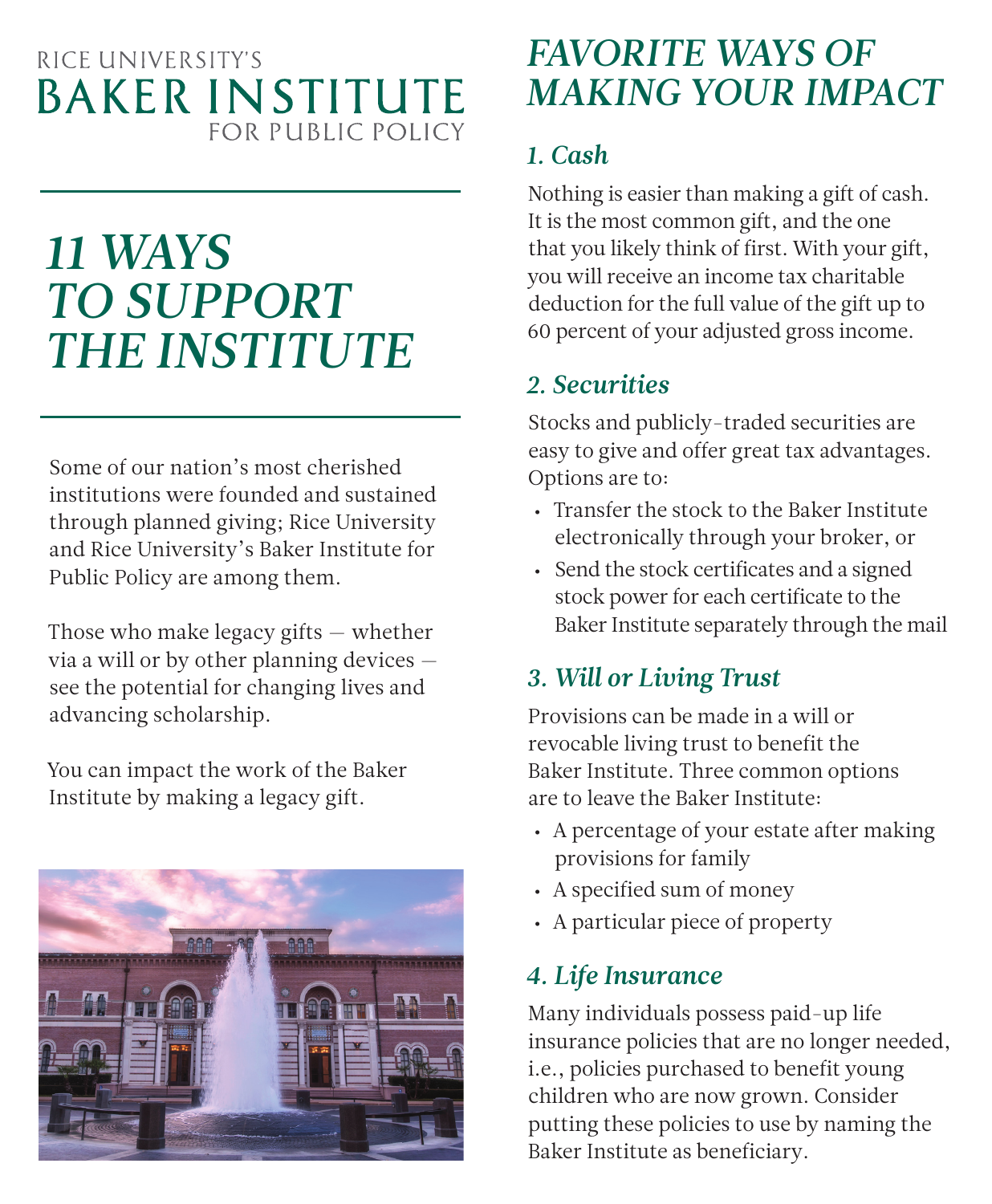#### *5. Bank Accounts and CDs*

The Baker Institute may also be named as the "pay-on-death" beneficiary of your bank accounts or on any certificates of deposit. At the end of your lifetime, the assets will pass directly to the Baker Institute without going through probate. Simply visit your bank and request to name a beneficiary on your accounts or CDs. Beneficiary designations may be changed any time you wish.

#### *6. Retirement Plans or IRA Assets*

Because tax laws often subject retirement plans or IRA assets to the highest income tax when designated to loved ones, leaving these assets to charity is among the most efficient estate planning options. The Baker Institute can receive all assets from a retirement plan or IRA without paying taxes; leaving these same assets to loved ones, however, exposes the assets to income taxes. A beneficiary designation form can be provided by your plan administrator.

#### *7. Real Estate*

Gifts of real estate provide significant impact with a tax-friendly outcome. Donations of real estate can be made in several ways:

- Give the appreciated property directly to the Baker Institute. This earns an immediate tax deduction for its fair market value and eliminates all of the capital gains taxes — when the property has been owned for more than one year.
- Make a gift of real estate through your will or living trust. A charitable bequest gives your estate a tax deduction and supports the future of the Baker Institute for generations to come.
- Donate your home, but keep living in it. A "retained life estate" allows the gift of your home while retaining the right to use and occupy the property during your life. An immediate income tax deduction for a portion of your home's value is realized.

## *Support your passion for the Baker Institute and its public policy work by designating a gift.*

Please contact the Baker Institute's Office of Development today to learn more about how your gift can leave a lasting impact:

Leah Gross Director of Development leah.gross@rice.edu 713.348.2977